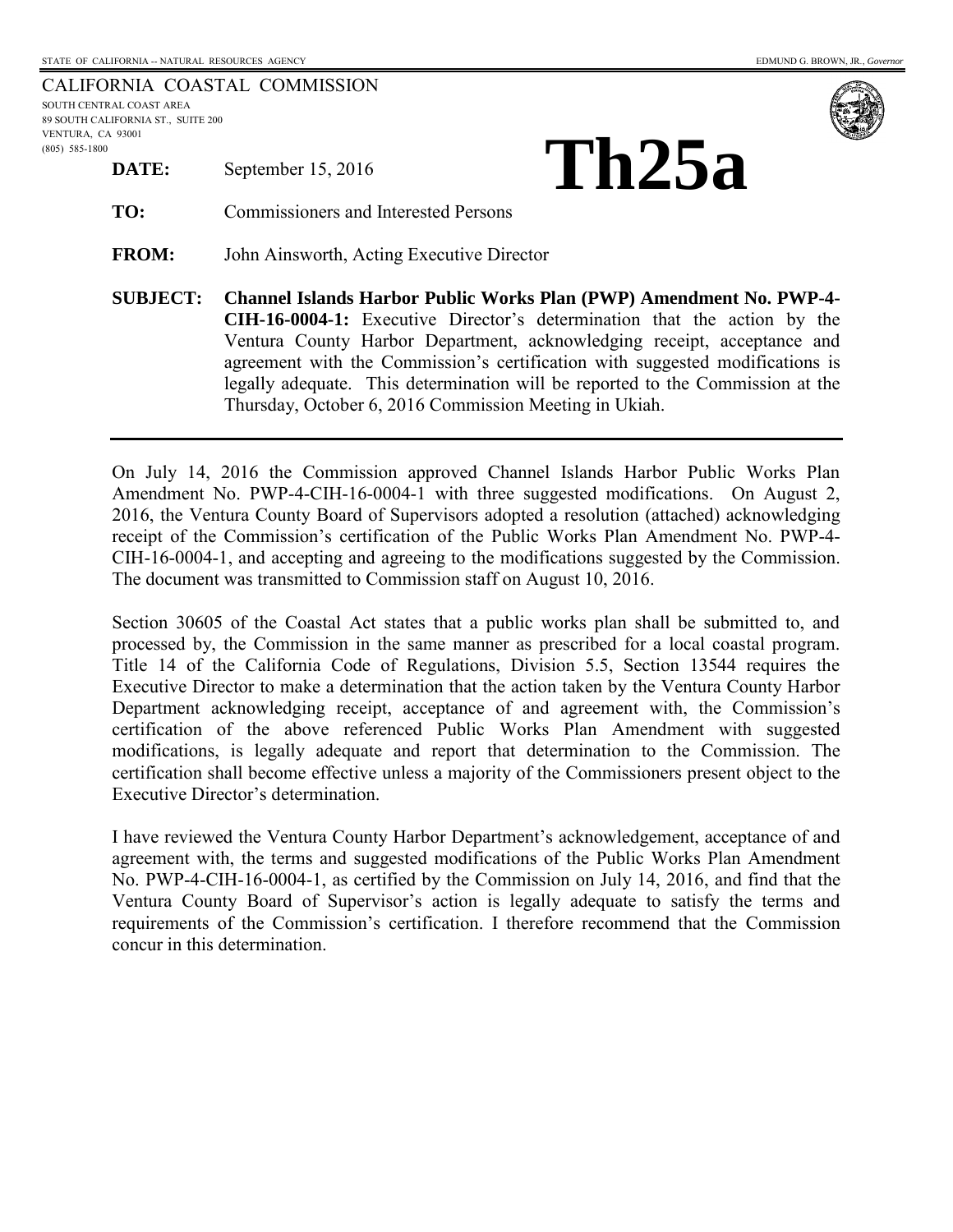

## **BOARD MINUTES** BOARD OF SUPERVISORS, COUNTY OF VENTURA, STATE OF CALIFORNIA

## SUPERVISORS STEVE BENNETT, LINDA PARKS, KATHY I. LONG, PETER C. FOY AND JOHN C. ZARAGOZA August 2, 2016 at 8:30 a.m.

HARBOR DEPARTMENT - Adoption of a Resolution to Acknowledge Receipt of, Accept and Agree to the California Coastal Commission's Modifications to the Channel Islands Harbor Public Works Plan Sixth Amendment (Replacement Hotel and Restaurant) and to Approve the Sixth Amendment As So Modified; and Find that Approval of the Sixth Amendment As Modified is Exempt from the California **Environmental Quality Act.** 

- $(X)$ All Board members are present.
- $(X)$ The following person is heard: Lyn Krieger.
- Upon motion of Supervisor Zaragoza, seconded by Supervisor Foy, and duly carried,  $(X)$ the Board hereby approves staff recommendations as stated in the Board letter.

I hereby certify that the annexed instrument is a true and correct copy of the document which is on file in this office.

Dated: **MICHAEL POWERS** Clerk of the Board of Supervisors County of Ventura, State of California

Jeputy Clerk of the Board

By: **Brian Palmer** 

Chief Deputy Clerk of the Board

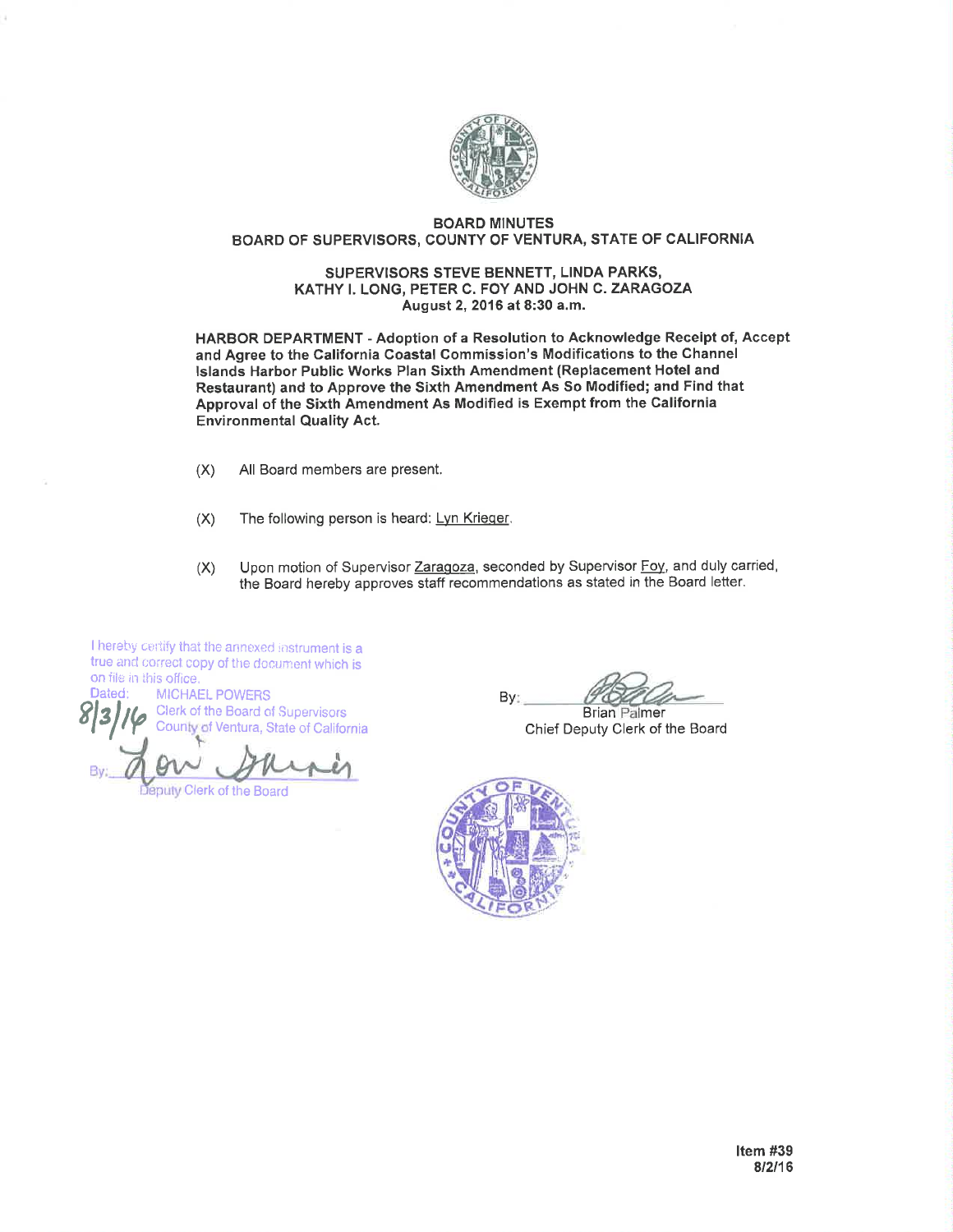RESOLUTION NO. 16-094

## RESOLUTION OF THE BOARD OF SUPERVISORS OF THE COUNTY OF VENTURA TO ACKNOWLEDGE RECEIPT OF, ACCEPT AND AGREE TO THE CALIFORNIA COASTAL COMMISSION'S MODIFICATIONS TO THE CHANNEL ISLANDS HARBOR PUBLIC WORKS PLAN SIXTH AMENDMENT APPROVED (AS MODIFIED) BY THE CALIFORNIA COASTAL COMMISSION ON JULY 14, 2016

**WHEREAS, the Channel Islands Harbor Public Works Plan (PWP) was certified** by the California Coastal Commission (Commission) on September 19, 1986;

**WHEREAS**, the Board of Supervisors of the County of Ventura (Board), after considering all written and oral testimony, including staff reports and recommendations, approved a sixth amendment to the PWP, subject to Commission review and approval, at a legally noticed public hearing held by the Board on March 22, 2016, for a replacement hotel and restaurant, an increase to the allowed number of hotel rooms, and an adjustment to the allowed hotel height for the reconstruction of the now closed Casa Sirena Hotel and adjacent Lobster Trap restaurant;

**WHEREAS**, the Board, as a part of its approval, delegated authority to the Harbor Director to take all actions necessary to obtain approval of the PWP amendment by the Commission;

**WHEREAS**, the Commission conditionally approved the sixth amendment to the PWP, with three suggested modifications, by unanimous vote on July 14, 2016; and

**WHEREAS, the Board, after reviewing the Commission's suggested** modifications, wishes to accept and agree to the modifications to the sixth amendment to the PWP;

NOW, THEREFORE, BE IT RESOLVED, ORDERED, AND DETERMINED **THAT:** 

1. The Board acknowledges receipt of the Commission's suggested modifications to the sixth amendment to the PWP;

2. The Board finds that (a) the Commission's suggested modifications to the sixth amendment to the PWP and (b) the sixth amendment to the PWP, as modified by the Commission, are in the public interest and consistent with the California Coastal Act and its policies;

3. The Board accepts and agrees to Commission's suggested modifications to the sixth amendment to the PWP;

4. The Board finds that said approval of the sixth amendment to the PWP as so modified is exempt from the California Environmental Quality Act; and